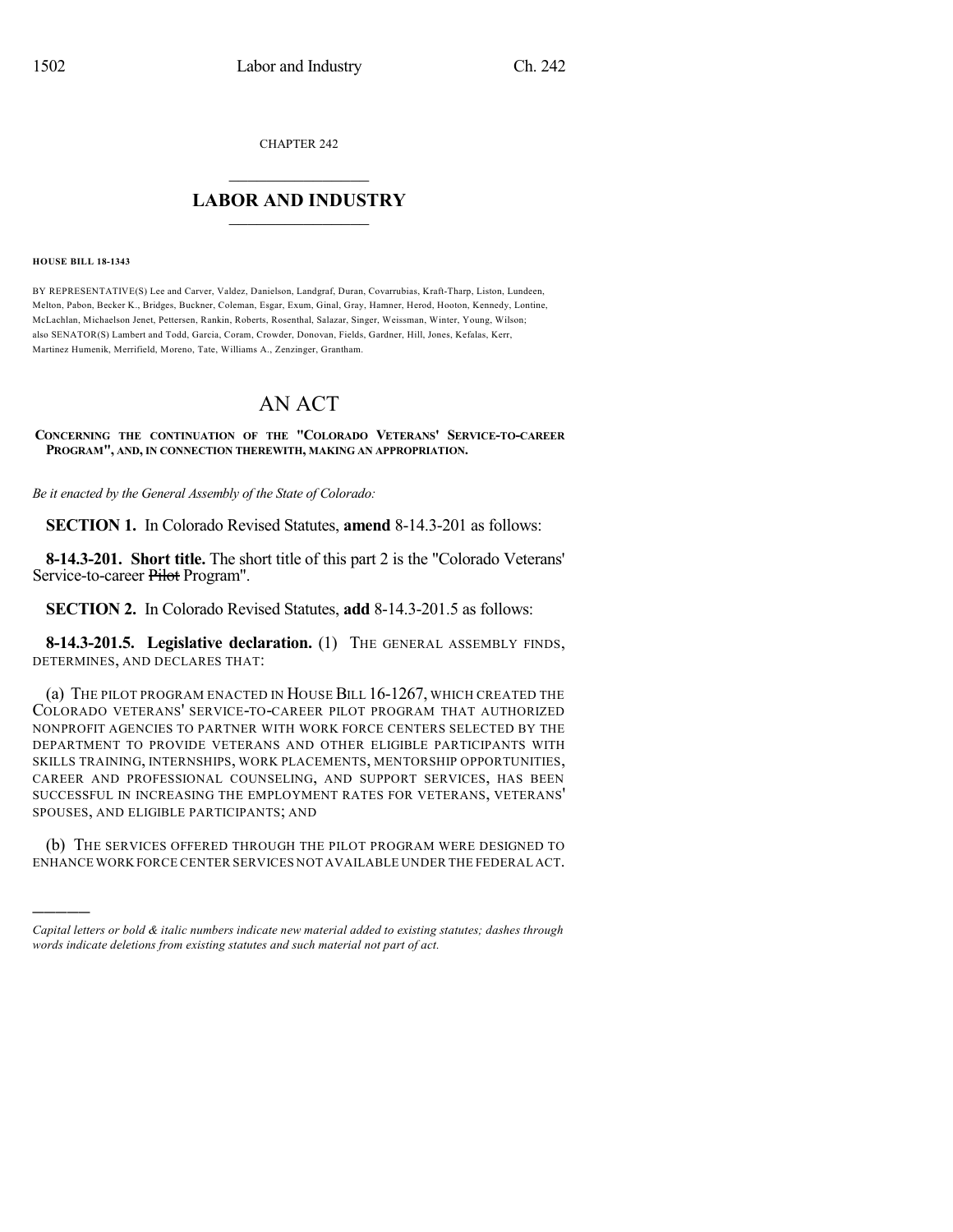(2) THE GENERAL ASSEMBLY FURTHER FINDS, DETERMINES, AND DECLARES THAT THECOLORADO VETERANS'SERVICE-TO-CAREER PILOT PROGRAM SHOULD CONTINUE AS A PROGRAM WHOSE GOAL IS TO ASSIST VETERANS, SPOUSES, AND ELIGIBLE PARTICIPANTS IN SEEKING, OBTAINING, AND RETAINING EMPLOYMENT.

**SECTION 3.** In Colorado Revised Statutes, 8-14.3-202, **amend** (1), (4), (5), (6), and (9); and **add** (5.5) and (8.5) as follows:

**8-14.3-202. Definitions.** As used in this part 2, unless the context otherwise requires:

(1) "Act" means the FEDERAL "Workforce Innovation and Opportunity Act", Pub.L. 113-128.

(4) "Eligible participant" means A:

(a) VETERAN;

(b) VETERAN'S SPOUSE;

 $(a)(c)$  A Veteran's dependent child who is twenty-six years of age or younger and lives in the home of the veteran; and

 $\left(\frac{b}{b}\right)$  (d) A Veteran's caregiver who is eighteen years of age or older and has significant responsibility for managing the well-being of an injured veteran; AND

(e) PERSON WHO IS ACTIVELY SERVING IN THE UNITED STATES ARMED FORCES AND WHO IS WITHIN SIX MONTHS OF BEING DISCHARGED UNDER CONDITIONS OTHER THAN DISHONORABLE OR A MEMBER OF THE NATIONAL GUARD OR MILITARY RESERVES WHO HAS COMPLETED INITIAL ENTRY TRAINING.

(5) "Integrated service and support center" means a nonprofit center that is affiliated with a work force center and veterans service offices or provides financial classes or houses a small business development center IN A CENTRALIZED LOCATION WHERE GOVERNMENT AGENCIES, NONPROFIT ORGANIZATIONS, AND OTHER ENTITIES COLLABORATE TO PROVIDE SERVICES TO ELIGIBLE PARTICIPANTS. SERVICES OFFERED MAY INCLUDE ASSISTANCE FOR ELIGIBLE PARTICIPANTS IN SECURING FEDERAL BENEFITS,COUNSELINGSERVICES,EMPLOYMENT SUPPORT,EDUCATION,LIFE SKILLS, AND WELLNESS SUPPORT.

(5.5) "INTERNSHIP"MEANS A TRAINING PROGRAM WITH A BUSINESS OR NONPROFIT ORGANIZATION DURING WHICH THE ELIGIBLE PARTICIPANT RECEIVES SKILLS TRAINING THAT COULD RESULT IN FUTURE EMPLOYMENT IN THAT SECTOR OR INDUSTRY.

(6) "Program" meansthe Colorado veterans'service-to-career pilot programthat is designed to enhance work force center services that are not available under the act CREATED IN THIS PART 2.

(8.5) "WORK-BASED LEARNING" MEANS A CONTINUUM OF ACTIVITIES THAT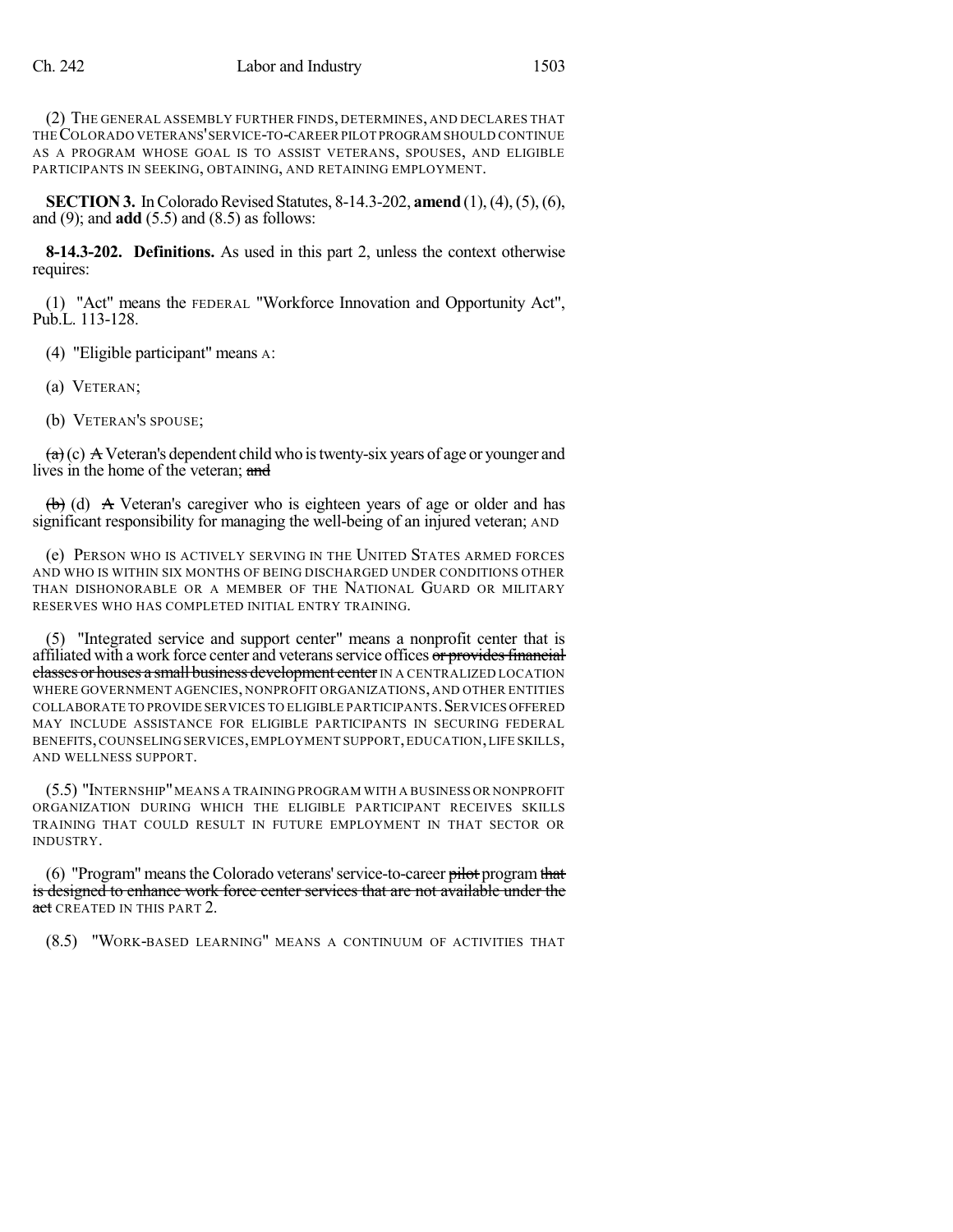OCCUR, IN PART OR IN WHOLE, IN THE WORKPLACE, PROVIDING THE LEARNER WITH HANDS-ON, REAL-WORLD WORK EXPERIENCE.

(9) (a) "Work force center" means a work force center created by a work force investment DEVELOPMENT board pursuant to the "Colorado Work Force Investment" CAREER ADVANCEMENT Act", part 2 of article 83 of this title *8***.**

(b) FOR PURPOSES OF A GRANT APPLICATION UNDER SECTION 8-14.3-203, "WORK FORCE CENTER" ALSO INCLUDES A NONPROFIT ENTITY THAT:

(I) HAS A PRIMARY FOCUS OF SERVING VETERANS; AND

(II) JOINS WITH THE WORK FORCE CENTER TO SUBMIT A JOINT APPLICATION.

**SECTION 4.** In Colorado Revised Statutes, 8-14.3-203, **amend** (1) introductory portion, (1)(b), (2), (3)(e), (4), (5), and (6); and **add** (1.5) as follows:

**8-14.3-203. Colorado veterans'service-to-career program - report.** (1) One or more work force centers selected by the department pursuant to the grant program developed by the department in subsection  $\overline{4}$  of this section may contract with a nonprofit agency to administer the program. Work force centers selected by the department and the nonprofit agency shall develop and expand programsto provide work force development-related services specifically tailored to the unique needs and talents of veterans, spouses, and eligible participants. The services may include:

(b) Opportunities for apprenticeship OR INTERNSHIP placements, including an apprenticeship INTERNSHIP that allows for direct entry of veterans pursuant to 38 U.S.C. sec. 4104A ELIGIBLE PARTICIPANTS;

(1.5) THE DEPARTMENT SHALL COLLABORATE WITH STAKEHOLDERS AND, IF FEASIBLE, DEVELOP A GRANT APPLICATION FORM BY MARCH 1, 2019, SO THAT A NONPROFIT AGENCY MAY SUBMIT ONE APPLICATION FOR MULTIPLE SERVICE CENTERS EFFECTIVE WITH THE FISCAL YEAR 2019-20 GRANT CYCLE.

(2) (a) If an internship, as allowable, under the act, is not fully funded by the employer, the employer and the work force center shall MAY share the cost of the hourly wage or stipend for the veteran, spouse, or eligible participant, as determined by the work force center and as permitted under state and federal law.

(b) If  $\alpha$  veteran, spouse, or AN eligible participant is eligible for funding through the act, this funding must be used first. If funding is not available or is limited OR IF THE USE OF FUNDS IS NOT ALLOWABLE under the act, the veteran, spouse, or eligible participant may use program funding.

(3) The work force centers selected by the department and the nonprofit agency are encouraged to additionally provide services that include:

(e) Counseling on educational and skills training opportunities available to veterans, spouses, and eligible participants.

(4) The department shall develop a grant program PROCESS so that work force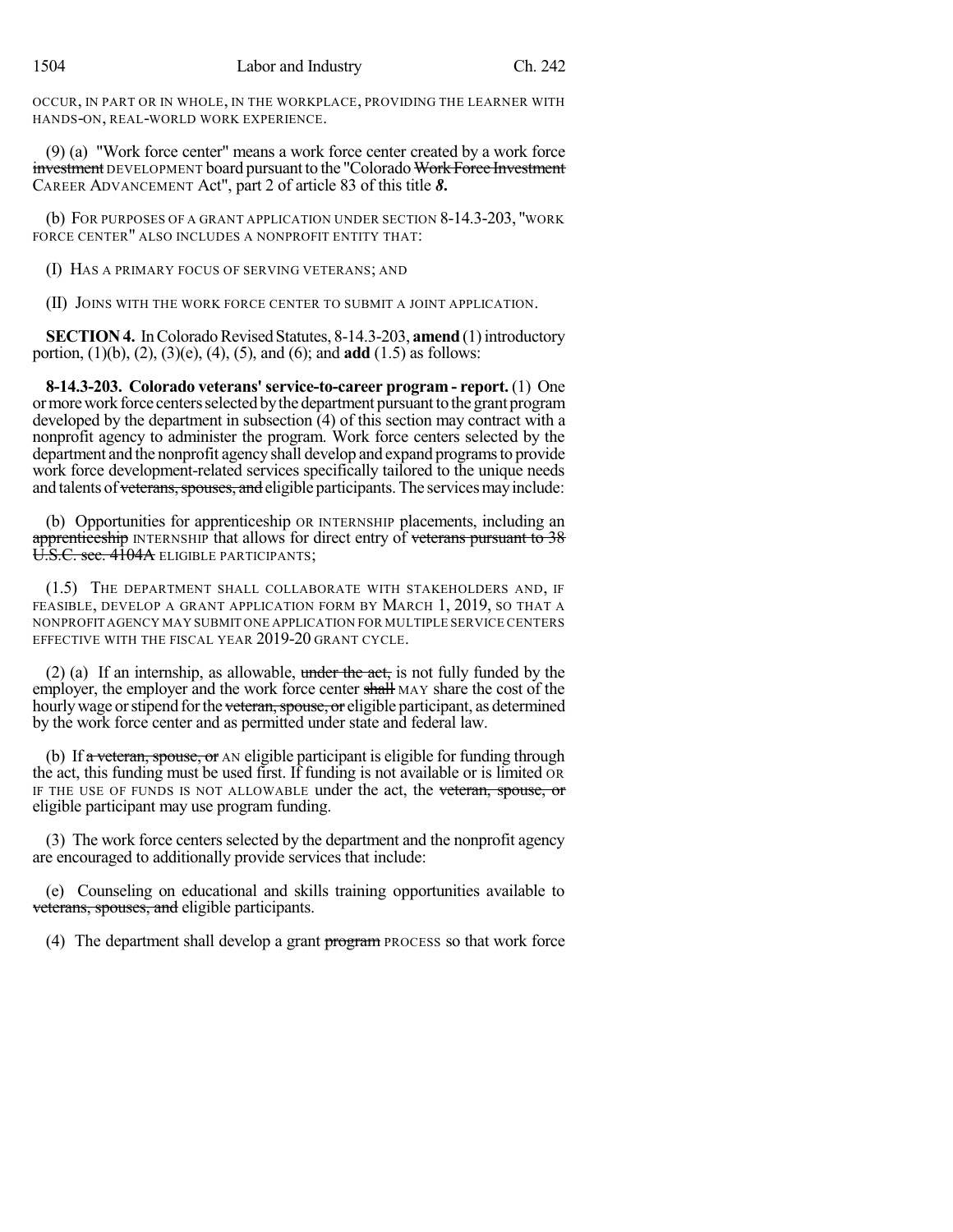centers may apply for money to administer the program. Each work force center that wishes to administer the grant program must submit a grant application that:

(a) Describes the current services that the work force center offers AND DEMONSTRATES THAT THOSE SERVICES:

(I) DO NOT DUPLICATE SERVICES CURRENTLY PROVIDED UNDER THE FEDERAL ACT; AND

(II) WILL COMPLEMENT OTHER SERVICES OFFERED UNDER THE PROGRAM;

(b) States how the grant money would enable the work force center to expand its services for the purposes of the program;

(c) Describes businesses or other organizationsitis partneringwith to provide the necessary services; and

(d) Any other requirements deemed necessary by the department. EXPLAINS HOW THE SERVICES WILL BE TAILORED OR SPECIFICALLY MARKETED TO ANY SUBGROUP OF ELIGIBLE PARTICIPANTS, INCLUDING:

(I) ELIGIBLE PARTICIPANTS WITH SIGNIFICANT BARRIERS TO EMPLOYMENT, INCLUDING THOSE SPECIFIED IN 38 U.S.C. SEC. 4100 ET SEQ., SUCH AS VETERANS WITH BAD CONDUCT DISCHARGES;

(II) VETERANS EXPERIENCING HOMELESSNESS;

(III) VIETNAM-ERA VETERANS WHO SERVED FOR MORE THAN ONE HUNDRED DAYS BETWEEN 1965 AND 1975;

(IV) ELIGIBLE PARTICIPANTS EXPERIENCING ADDICTION;

(V) NATIONAL GUARD AND MILITARY RESERVE VETERANS; AND

(VI) VETERANS WHO ARE NOT ABLE TO ENROLL UNDER THE FEDERAL ACT OR WHO ARE ENROLLED UNDER THE FEDERAL ACT BUT COULD BENEFIT FROM GREATER SUPPORT; AND

(e) ADDRESSES ANY OTHER REQUIREMENTS THE DEPARTMENT DEEMS NECESSARY.

(5) In selecting work force centers to administer the program, the department shall give preference to a work force center that:

(a) Partners with a nonprofit AN agency that is an integrated service and support center for veterans and their families;

(b) Is located in the state of Colorado, in order to serve the highest number of veterans ELIGIBLE PARTICIPANTS;

(c) Has existing programs or partnerships with businesses or organizationsin the community to provide services appropriate to the program; and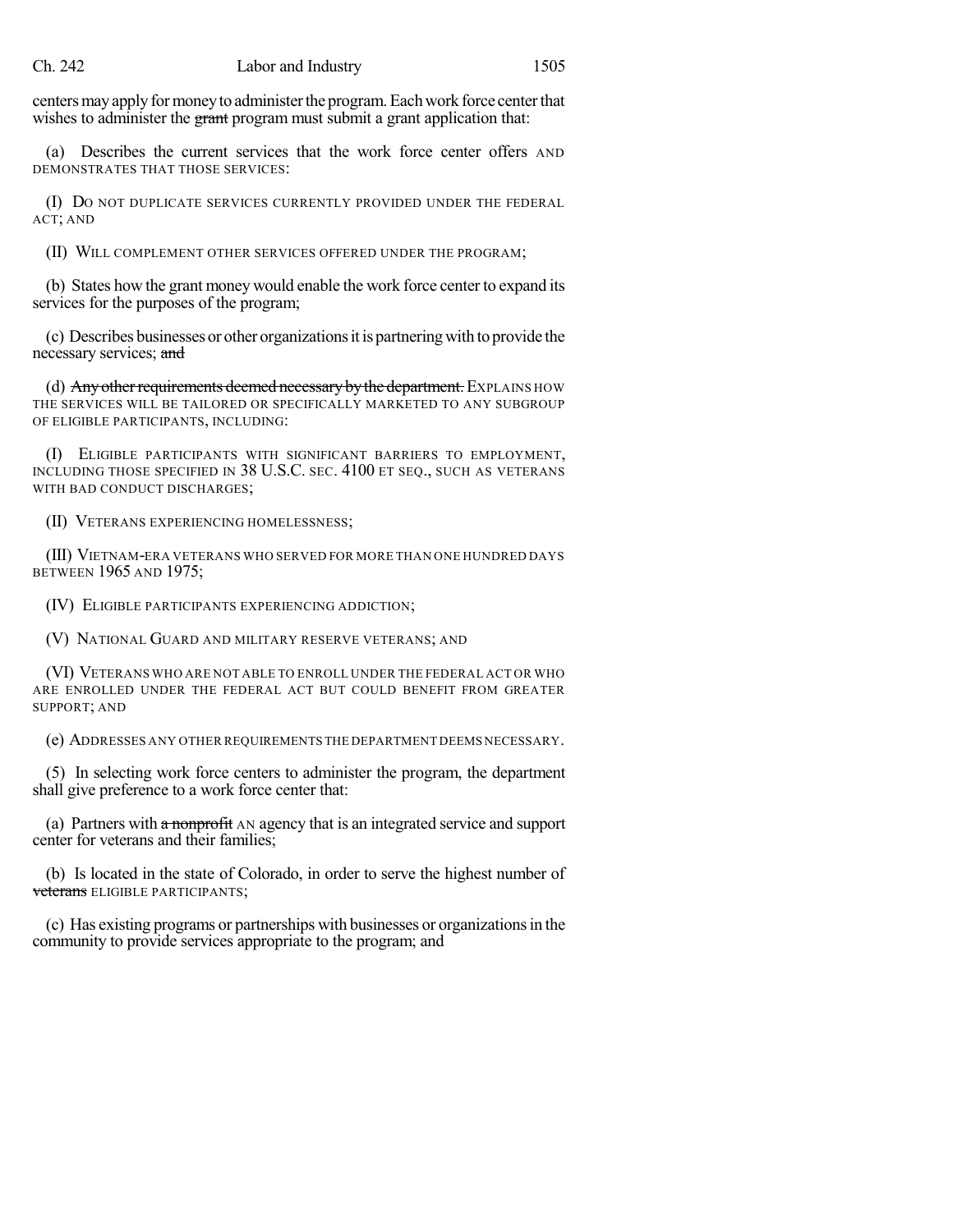(d) Has the capacity to provide a wide range of work force development-related services tailored to the unique needs of veterans, spouses, and eligible participants.

(6) (a) Each work force center chosen to receive a grant shall use the money for direct services to veterans, spouses, and eligible participants. Each work force center chosen to receive a grant shall report on the services offered; veteran, spouse, and eligible participant participation BY EACH SUBGROUP OF ELIGIBLE PARTICIPANTS; the program's success measured through gainful employment and participation in skills training or educational programs of veterans, spouses, and eligible participants; and any other requirements that the department deems necessary. NOTWITHSTANDING SECTION 24-1-136 (11)(a)(I), the reports WORK FORCE CENTER shall be made SUBMIT THE REPORT to the department, which shall relay all information from the reports annually to the state, veterans, and military affairs committees of the house of representatives and the senate or to their successor committees.

(b) THE DEPARTMENT SHALL DEVELOP AN EVALUATION METHODOLOGY TO MEASURE PROGRAM OUTCOMES AND EFFECTIVENESS PRIOR TO INITIATING THE BID PROCESS FOR AWARDING GRANTS. TO THE EXTENT FEASIBLE, THE EVALUATION PROCESS MUST ENABLE A COMPARISON BETWEEN PROGRAMS SERVING SIMILAR POPULATIONS. IT IS THE INTENT OF THE GENERAL ASSEMBLY THAT THE DEPARTMENT AWARD THE GRANTS NO LATER THAN JANUARY 1, 2019.THE GRANT PERIOD MAY BE EXTENDED FOR ONE YEAR SUBJECT TO MONEY APPROPRIATED BY THE GENERAL ASSEMBLY. THE GRANT AWARD MUST INCLUDE DATA TRACKING REQUIREMENTS THAT WILL BE USED TO MEASURE OUTCOMES AND EFFECTIVENESS.

(c) ANY UNSPENT MONEY REMAINING IN THE DEPARTMENT'S FISCAL YEAR 2017-18 APPROPRIATION FOR ADMINISTRATIVE COSTS MAY BE USED FOR THE PURPOSE OF DESIGNING AN EVALUATION METHODOLOGY OR CONTRACTINGOUT THE DESIGN.ANY UNSPENT MONEY FOR DIRECT PROGRAM SERVICES REMAINING AS OF JUNE 30, 2018, MAY BE USED BY THE PROGRAMS IN EFFECT AS OF JUNE 30, 2018, FOR THE FISCAL YEAR STARTING JULY 1, 2018. UNSPENT MONEY AVAILABLE AT THE END OF EACH FISCAL YEAR ROLLS OVER TO THE NEXT FISCAL YEAR TO BE SPENT IN THAT YEAR.

(d) IN ANALYZING AND REPORTING ON THE PERFORMANCE DATA DESCRIBED IN SUBSECTIONS  $(6)(a)$  AND  $(6)(b)$  OF THIS SECTION, THE DEPARTMENT SHALL SEPARATELY ACCOUNT FOR DATA PERTAINING TO SIGNIFICANT BARRIERS TO EMPLOYMENT.

**SECTION 5.** In Colorado Revised Statutes, **amend** 8-14.3-204 as follows:

**8-14.3-204. Appropriation.** For the fiscal year beginning on July 1, 2016, The general assembly may annually appropriate money from the marijuana tax cash fund created in section 39-28.8-501  $C.R.S.,$  to the department to be used for the program. The department may use up to five percent of any money appropriated by the general assembly for development and administrative costs incurred by the department pursuant to this section; EXCEPT THAT THIS FIVE-PERCENT LIMITATION DOES NOT APPLY TO ANY CONTRACT THE DEPARTMENT ENTERS INTO IN CONNECTION WITH AN EVALUATION OF THE PROGRAM PURSUANT TO SECTION 8-14.3-203 (6). Up to seven EIGHT percent of the money may also be used by the work force center for administrative costs incurred by the work force center and the nonprofit agency to implement and operate the program.